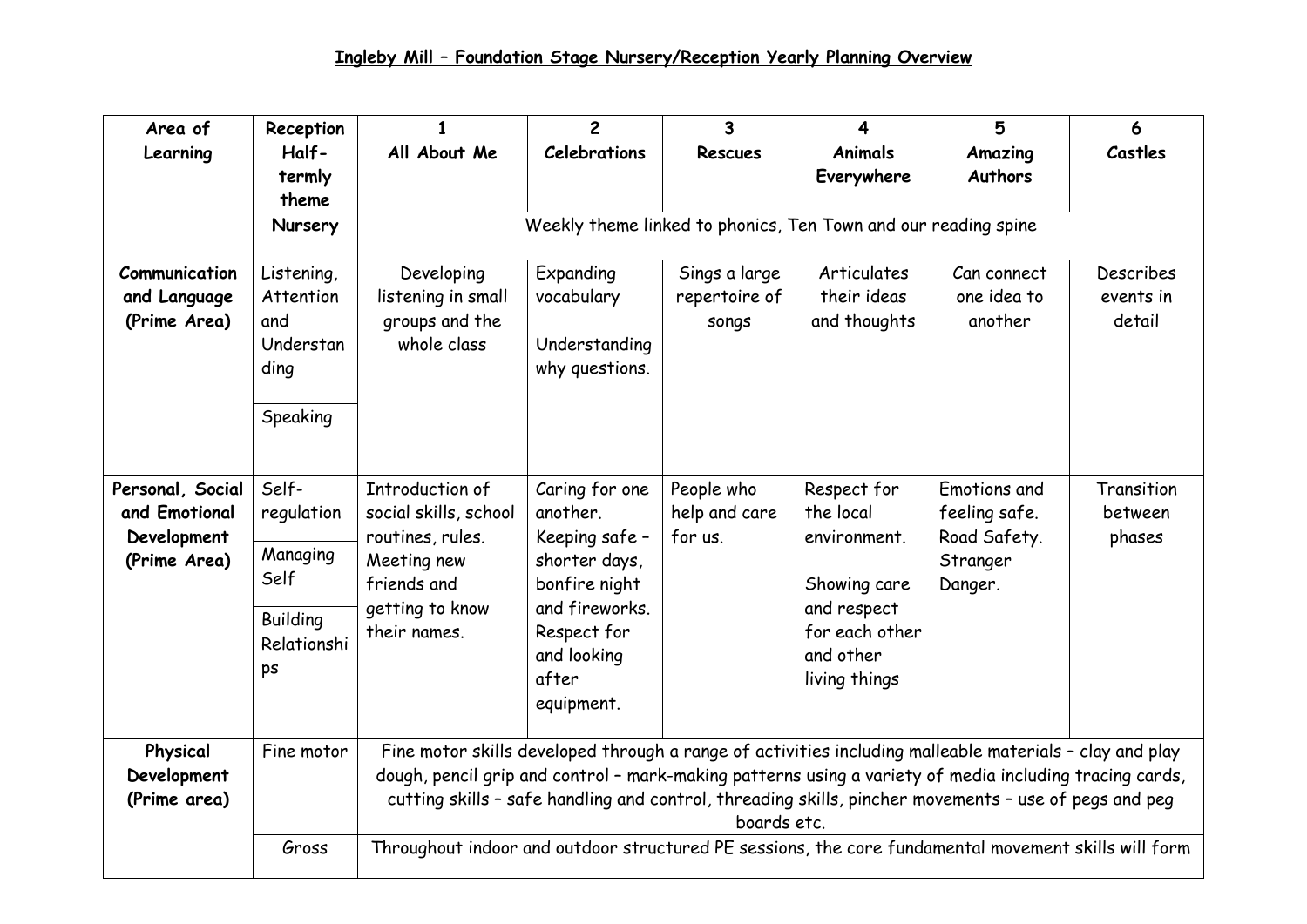|                 | Motor       | the basis of work. Develop spatial awareness and gross motor control including jumping, hopping,                          |                         |             |                 |                        |                       |  |  |
|-----------------|-------------|---------------------------------------------------------------------------------------------------------------------------|-------------------------|-------------|-----------------|------------------------|-----------------------|--|--|
|                 | Comprehen   | skipping, running etc.<br>Phonics delivered through Letters and Sounds; Phase 1 and elements of Phase 2 - Introduction of |                         |             |                 |                        |                       |  |  |
| Literacy        | sion        | Letter Sounds for Nursery / Phase 2 -4 for Reception including Tricky Words.                                              |                         |             |                 |                        |                       |  |  |
| (Specific Area) | Word        | Use of Twinkl Phonic - phonemes and correct letter formation                                                              |                         |             |                 |                        |                       |  |  |
|                 | Reading     | Name and word writing, captions and sentences.                                                                            |                         |             |                 |                        |                       |  |  |
|                 | Writing     |                                                                                                                           |                         |             |                 |                        |                       |  |  |
|                 |             | Stories related to topics and our reading spine                                                                           |                         |             |                 |                        |                       |  |  |
|                 |             | Reading - Whole class, group and individual.                                                                              |                         |             |                 |                        |                       |  |  |
| Mathematics     | Number      | Number - Value / Counting / recognition and formation of numbers / Sorting / Sequencing                                   |                         |             |                 |                        |                       |  |  |
| (Specific Area) |             | Problem Solving and reasoning                                                                                             |                         |             |                 |                        |                       |  |  |
|                 | Number      | Measures - length, weight, time, capacity, money / Shape - 2D and 3D                                                      |                         |             |                 |                        |                       |  |  |
|                 | pattern     |                                                                                                                           |                         |             |                 |                        |                       |  |  |
| Understanding   | Past<br>and | Investigations                                                                                                            | Celebrations -          | Different   | Types of        | Variety of             | Looking at            |  |  |
| the World       | Present     | The senses - Food                                                                                                         | Birthdays,              | emergency   | animals         | activities             | differing             |  |  |
| (Specific Area) |             | Technology                                                                                                                | weddings,               | services    | <b>Habitats</b> | linked to              | styles of             |  |  |
|                 | People,     | Families                                                                                                                  | <b>Bonfire Night</b>    | How to      | Nocturnal       | stories and            | castles in            |  |  |
|                 | Culture     | Houses and homes                                                                                                          | Diwali                  | healthy and | animals         | tales to               | different             |  |  |
|                 | and         | - Types of houses                                                                                                         | Clothes for             | safe        | Pets            | include cooking        | locations.            |  |  |
|                 | Communiti   | and where we live                                                                                                         | different               | Chinese New | Caring for      | and baking.            | Exploration of        |  |  |
|                 | es          | Photographs of the                                                                                                        | special                 | Year        | Animals         | Designing and          | shape in              |  |  |
|                 | The         | local area                                                                                                                | occasions,<br>cultural, |             | Vets            | making - books<br>etc. | castles and           |  |  |
|                 | Natural     | Exploration of<br>surrounding                                                                                             | school,                 |             | Easter          | Focus on               | our<br>surroundings - |  |  |
|                 | World       | environments -                                                                                                            | playtime etc.           |             | Spring          | specific author        | indoors and           |  |  |
|                 |             | indoor and outdoor                                                                                                        | Advent &                |             |                 | each week -            | outdoors.             |  |  |
|                 |             | Routes and Trails -                                                                                                       | Christmas               |             |                 | including              | Looking for           |  |  |
|                 |             | following                                                                                                                 | Food - baking,          |             |                 | children's own         | shapes in             |  |  |
|                 |             | directions                                                                                                                | tasting                 |             |                 | preferences.           | nature.               |  |  |
|                 |             | Autumn                                                                                                                    | different               |             |                 |                        | Use of shapes         |  |  |
|                 |             | Halloween                                                                                                                 | food etc.               |             |                 |                        | to design and         |  |  |
|                 |             |                                                                                                                           | Winter                  |             |                 |                        | build.                |  |  |